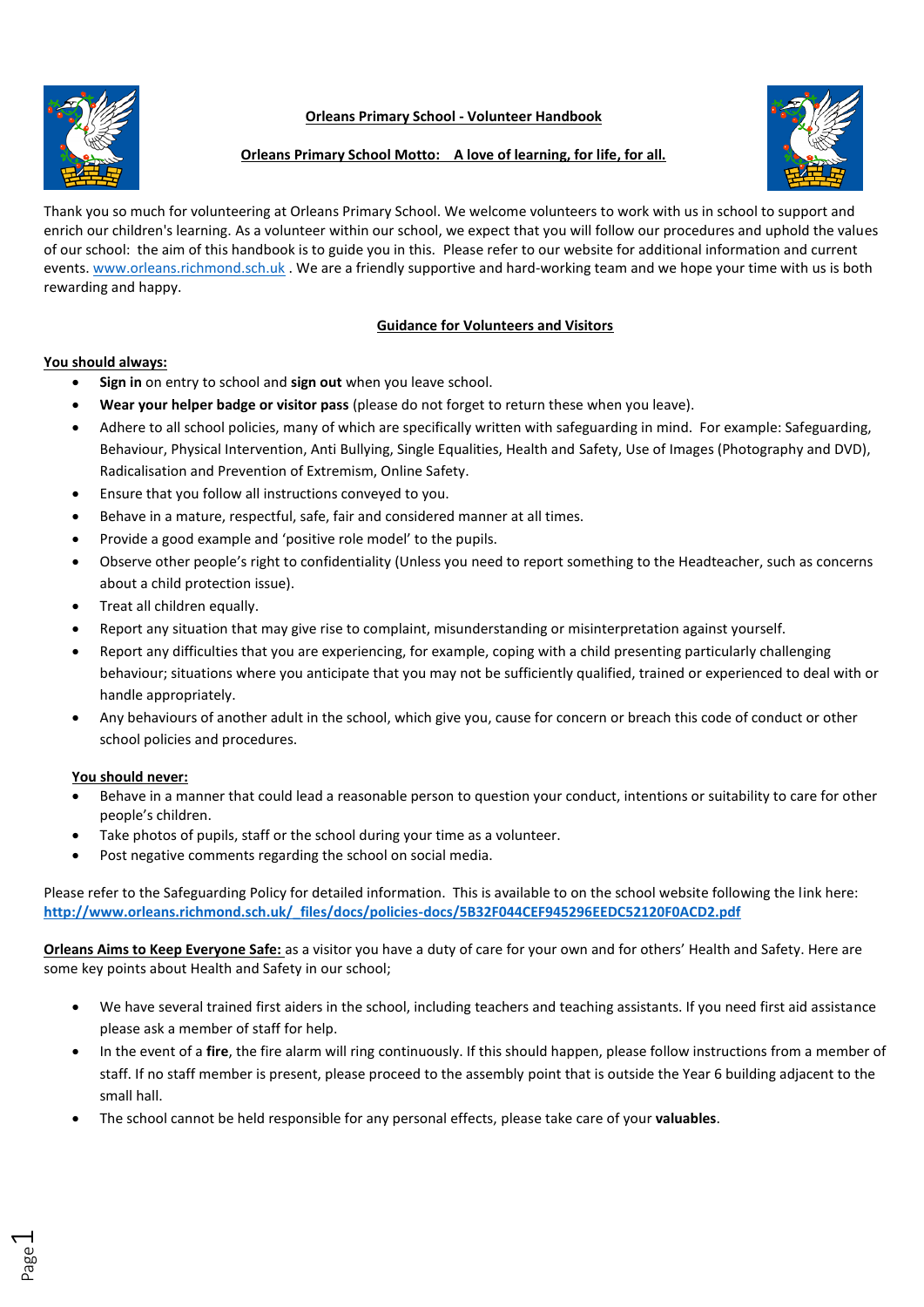## **Safeguarding procedures**

Safeguarding and promoting the welfare of pupils is paramount at Orleans Primary School. Below is a copy of the information that you see when you use the signing in system at school.

### **Safeguarding Children and Young People – September 2019 Safe Working Practice Agreement for Volunteers, Visitors and Temporary Staff (Including Parents and Carers who volunteer in school)**

Orleans Primary School is committed to safeguarding and promoting the welfare of children and young people and expects all staff and volunteers to share this commitment. It is everyone's responsibility to ensure that pupils are cared for appropriately and safeguarded from any harm, and it is their duty of care to promote the health, safety and welfare of all members of the school community.

## **The Designated Safeguarding Leads are:**





**Designated Safeguarding Lead Deputy Headteacher Designated Safeguarding SMSC Lead**



**Jane Evans, Headteacher Beckie Bennett, Leanne Ho, SENCO Sarah Connolly**



**If Jane, Beckie, Leanne or Sarah are not available, please ask to speak to a member of the Senior Leadership Team. If you have left the premises please telephone 0208 892 1654.**

Young people can be abused physically, sexually, emotionally or through neglect (See Appendix 1). Helping families at an early stage can prevent abuse. **If you have any concerns about a child's safety, however small, never keep them to yourself.** They may help to clarify a bigger picture and prevent serious harm. We will pass on any safeguarding concerns to the Single Point of Access (SPA) on 0208547 5008.

# **The Role of Adults/volunteers in regard to behaviour:**

Our expectation of all staff and volunteers at Orleans is that they take a proactive approach to identifying and dealing with behaviour issues and that they will model expected behaviours both with each other and with the children at all times and will:

| Adhere to the school's Behaviour Policy.<br>$\bullet$                                               | Act in accordance with the Single Equality Policy to<br>$\bullet$<br>ensure no discrimination, harassment or victimisation of<br>pupils due to their sex, race, religious belief or faith, age,<br>sexual orientation, gender reassignment or disability. |  |
|-----------------------------------------------------------------------------------------------------|-----------------------------------------------------------------------------------------------------------------------------------------------------------------------------------------------------------------------------------------------------------|--|
| Use positive language and clear body language.<br>٠                                                 | Talk politely with each other.                                                                                                                                                                                                                            |  |
| Adopt a calm approach/supportive attitude when<br>٠<br>communicating with each other.               | Talk and listen with respect at all times.<br>٠                                                                                                                                                                                                           |  |
| Reinforce the<br>high<br>expectations of all children's<br>٠<br>behaviour.                          | Take account of children's social and emotional needs.<br>$\bullet$                                                                                                                                                                                       |  |
| ٠<br>As a volunteer we ask you to you would raise any concerns you may have with the class teacher. | Raise any concerns about a child's behaviour in the correct forums and record incidents in the class communication books –                                                                                                                                |  |

Please refer to the Behaviour Policy for detailed information. This is available to on the school website following the link here: [http://www.orleans.richmond.sch.uk/\\_files/docs/policies-docs/AEFF71385AD8813D3DD24C2AD54BAE45.pdf](http://www.orleans.richmond.sch.uk/_files/docs/policies-docs/AEFF71385AD8813D3DD24C2AD54BAE45.pdf)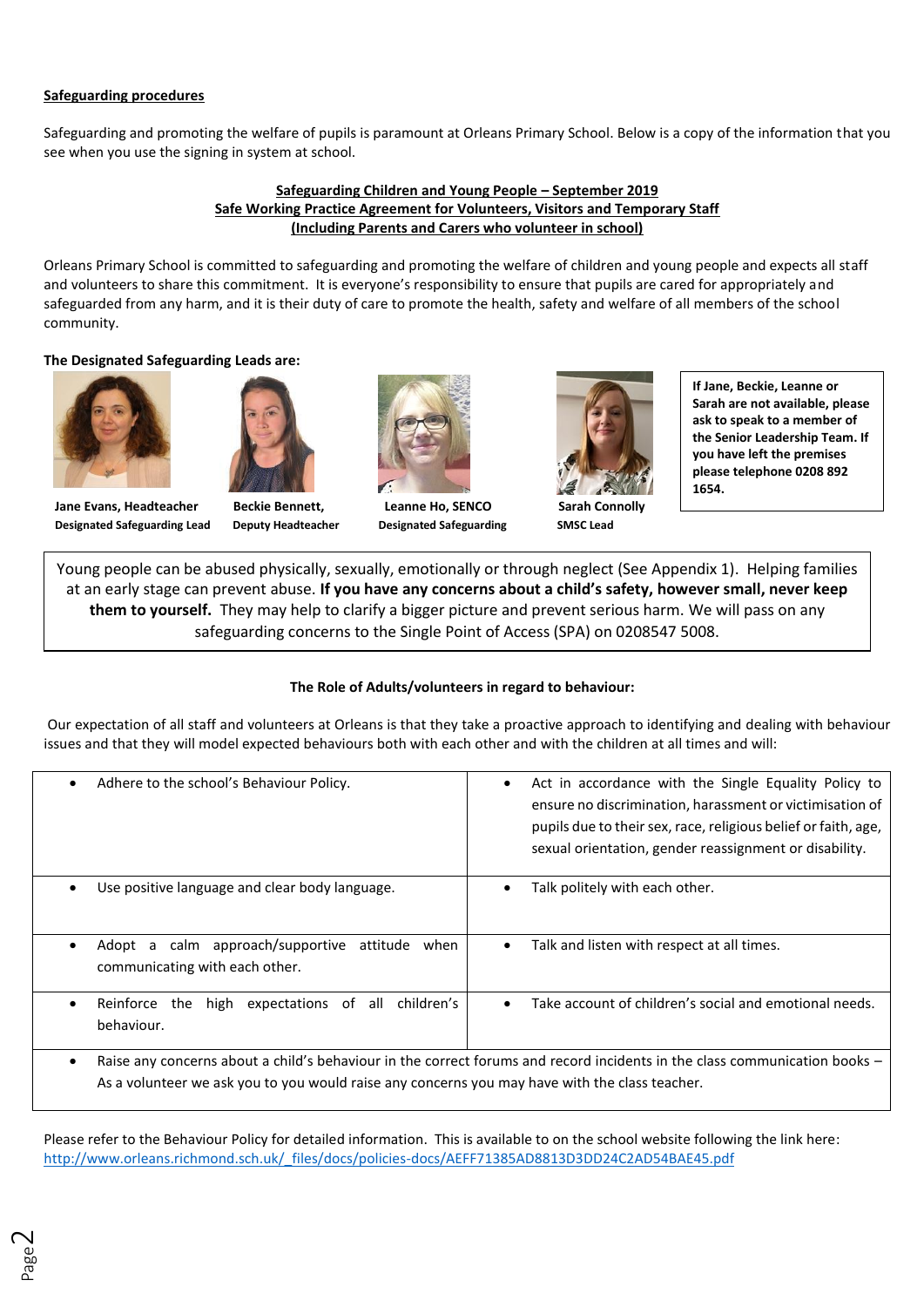## **Daily Conduct Requirements for Volunteers**

### **Attendance and Timekeeping**

In the event of absence, the school office must be notified – 0208 892 1654 - and they will inform the class teacher.

## **Smoking**

Smoking is not allowed anywhere on site.

## **Security**

- Please follow the safeguarding advice outlined above.
- We ask volunteers to let us know if they see anyone acting suspiciously near our school at any time.
- Volunteers to contact the School Office or a member of staff in an emergency, via classroom telephones. Office number is 200 or 201. Other numbers can be found on the list by telephones.
- Staff based in school are the only people who should be aware of the combination to the main front doors and the staff car park. Please do not ask for this.

### **Personal Appearance**

The school regularly receives visits from parents, potential parents and others, and naturally wishes to convey an impression of professionalism, efficiency and organisation. Therefore whilst not wishing to impose unreasonable obligations on volunteers they are, nonetheless, required to look professional in appearance and wear clothing appropriate to the tasks to be undertaken.

## **Use of Mobile Phones and Cameras**

Mobile phones should not be used when working with the children. Neither staff, volunteers nor children may use their own mobile phones to take photographs for school activities.

## **Parking**

Car parking is very limited, please either walk, cycle or park your car on one of the local streets (Please be aware of the parking restrictions on the roads near the school).

### **DBS and references**

Volunteers who work at the school on a regular basis must have a current (less than 3 years old) enhanced Disclosure and Debarring Service check, including a barred list check. For volunteers other than parent volunteers, two references are required. (See Appendix 2 for reference request form). Please contact the school office, via email a[t info@orleans.richmond.sch.uk,](mailto:info@orleans.richmond.sch.uk) for information on applying for a DBS.

# **Volunteer Guidelines:**

## **Please do**

- Follow the safeguarding and behaviour policies as outlined above.
- Be positive and praise the children.
- Treat all children equally and with respect and expect to be treated with respect.
- Speak to the class teacher if you have any general concerns.
- If you have any whole school issues, please speak to the Headteacher.
- If you have finished what you have been asked to do, please feel free to ask what you can do next there will be plenty!
- Advise office/class teacher as soon as possible if you are not going to be in school.
- Be punctual.
- Enjoy working and playing with the children.

### **Please don't**

- Discuss incidents/behaviour with any other parents/carers.
- Enter the children's toilets without another member of Orleans staff being present.
- Be alone with a child unless you have a completed DBS check and are directed to do so by the class teacher.
- Touch the children in a way that may upset or hurt the child or appear to be inappropriate in any way.

# **Volunteer/Pupil relationships and communications.**

 $\gamma$  between volunteer and child at all times. Volunteers need to ensure that their behaviour does not inadvertently lay them open to allegations of abuse. They must treat all pupils with respect and ensure they are not alone with a child or young person. Where this is not possible, for example, hearing an individual child read in the corridor, it is important to ensure that others are within earshot. A gap or barrier should be maintained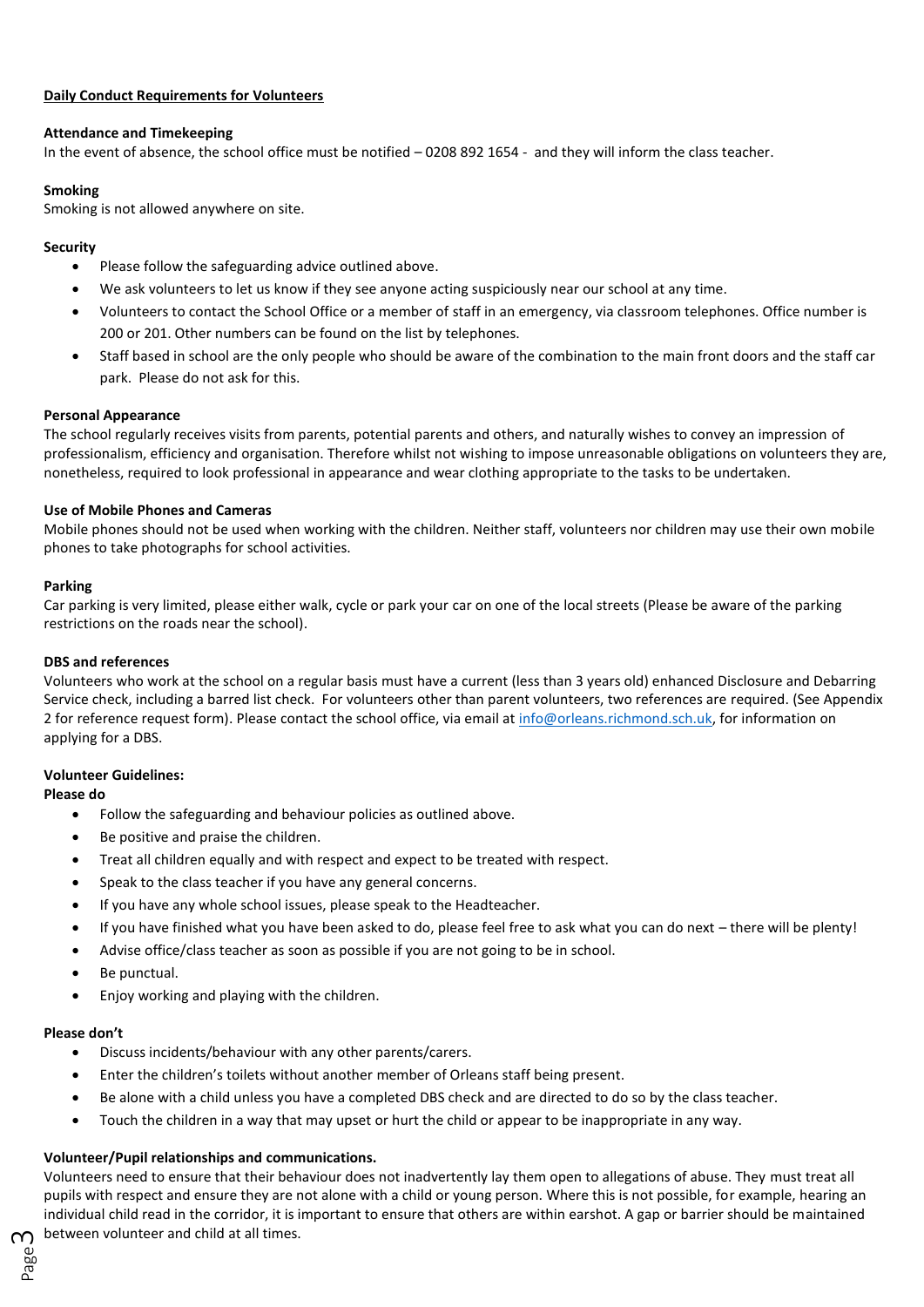### **Confidentiality**

Everyone working within school is expected to respect their position and access they have to confidential information. It is very important for all staff, parent helpers and other adults working in our school to work to a policy of confidentiality. You may see children struggling with work, be upset or misbehaving and hear/see other information concerning a child while you are with us in school. It is not just children's progress, which needs to be kept confidential. Some children have medical needs to which we must attend: some families have complex circumstances and some children may be experiencing a traumatic time at home and their behaviour at school can be affected. Please do not be tempted to share anything you have seen or heard in the classroom with friends or family or with a child's parent. We have well defined procedures for informing parents of what has happened whilst the children are in school and we will be the first to discuss any issues where we have concerns. If a volunteer is approached by a parent for information, they should refer the parent to the class teacher.

### **Communication with Pupils**

Volunteers should not give their personal mobile phone numbers to pupils, nor should they communicate with them by text message, social networking sites or personal email. Volunteers should be aware that it is not appropriate to use social media to communicate with pupils.

### **Communication with Staff**

Volunteers who have children in school should remember that during the day, they are here as a volunteer. If you have any questions, complaints or areas for discussion regarding your own child, you should make an appointment to see the class teacher before or after school, in the same way that all parents do. Teachers likewise, should avoid discussing children with volunteers whilst they are working at school but again make an appointment to see them after school.

### **Health and Safety**

Report any **first aid incident** in the first instance to the Class Teacher or Teaching Assistant. Any incident where a child is hurt should be referred to one of the trained first aiders, lists of whom are displayed in the medical room. First aid must only administered by qualified members of staff.

- All medication must be sent to the office and is administered from there.
- When changing children after an accident or washing, two adults must be present and at least one must be a member of staff.
- Please do not bring hot drinks into school.

**Fire notices and evacuation routes** are displayed in every room in the school and volunteers are expected to familiarise themselves with the procedure, particularly routes of exit and meeting points.

### **Staffroom and kitchen**

The staffroom is for the school staff. This is therefore not a space for volunteers.

### **GDPR**

The GDPR (General Data Protection Regulations), which came into force on 25<sup>th</sup>May 2018 as the Data Protection Act 2018. It is in place to give data subjects control of their data and gives organisations processing that data (including schools) more responsibilities in relation to how they collect, process, store, share and destroy data.

As a school we collect and hold a great deal of personal data – not only about students, but also staff, parents, volunteers, visitors, suppliers and other 'data subjects'. GDPR requires us to not only minimise any risks to the unauthorised access and loss of personal data within the organisation, but also to provide evidence and documentation of our processing activity. As a volunteer you will need to read our 'Privacy Notice for Governors and Volunteers'. If you have any questions regarding your personal data you can contact our School Business Manager, Lauren Drake, or our Data Protection Officer, David Coy, whose contact details are listed on our Privacy Notices.

**The Headteacher and Governors of Orleans Primary School thank you for your support of the arrangements made for the safety and care of young people and adults in the school community.**

**Jane Evans - Headteacher Contact details**

**Headteacher:** Jane Evans

**Address:** Orleans Primary School Hartington Road Twickenham TW13EN

Page

4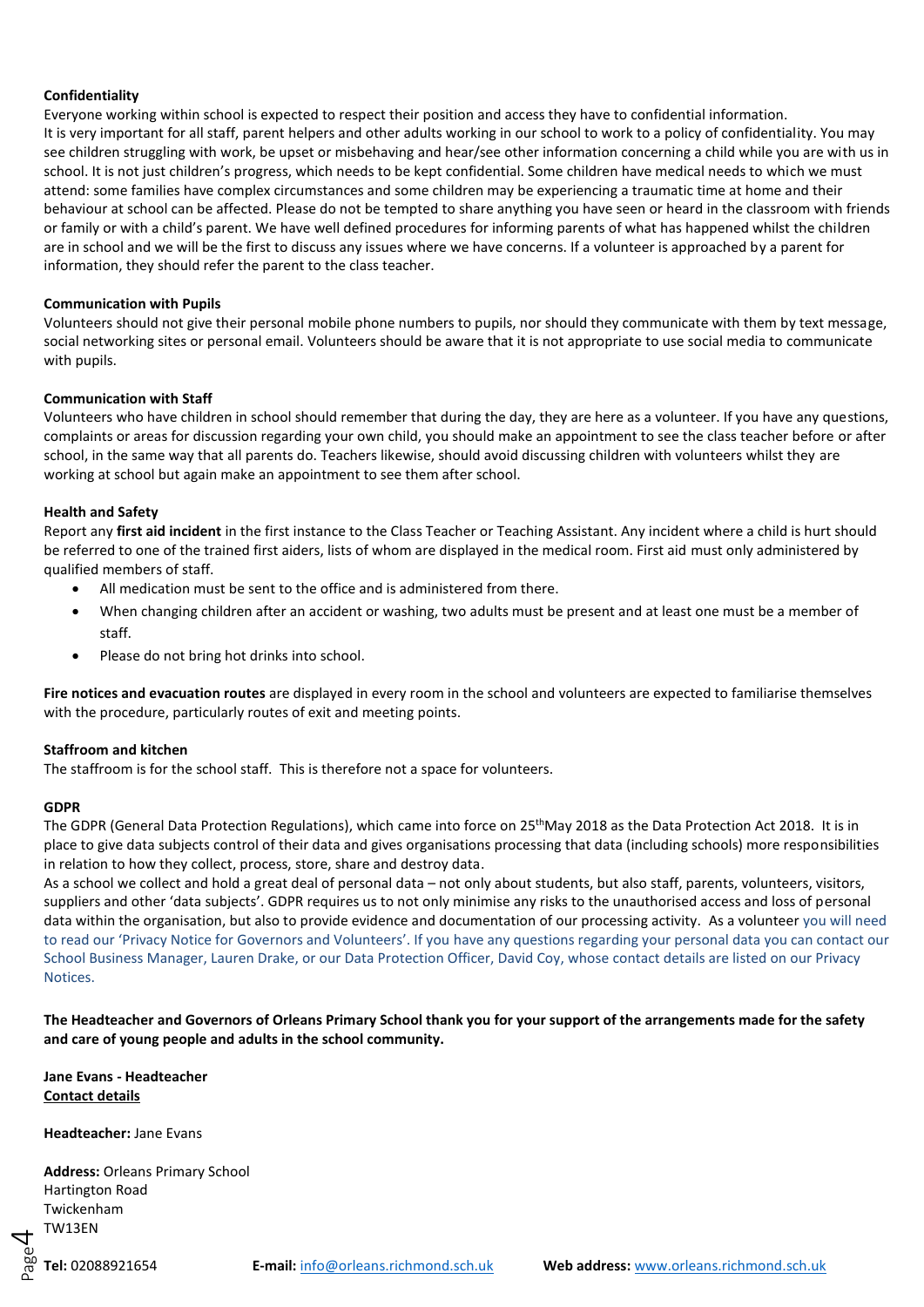### **Definition of Terms**

**Physical abuse:** Physical abuse may involve hitting, shaking, throwing, poisoning, burning or scalding, drowning, suffocating or otherwise causing physical harm to a child. It may also be caused when a parent or carer fabricates the symptoms of, or induces, illness in a child.

**Emotional abuse:** Emotional abuse is the persistent emotional ill treatment of a child such as to cause severe and persistent effects on the child's emotional development.

**Neglect**: Neglect is defined as the persistent failure to meet a child's basic physical and/or psychological needs, likely to result in the serious impairment of the child's health and development.

**Sexual abuse**: Sexual abuse involves forcing or enticing a child to take part in sexual activities, including prostitution, whether or not s/he is aware of what is happening.

**Female Genital Mutilation** (FGM): 'FGM comprises of all procedures involving partial or total removal of the external female genitalia or other injury to the female genital organs whether for cultural or non-therapeutic reasons.' *Definition of FGM by the World Health Organisation.*

**Child Sexual Exploitation**: 'Child sexual exploitation is a form of child sexual abuse. It occurs where an individual or group takes advantage of an imbalance of power to coerce, manipulate or deceive a child or young person under the age of 18 into sexual activity (a) in exchange for something the victim needs or wants, and/or (b) for the financial advantage or increased status of the perpetrator or facilitator. The victim may have been sexually exploited even if the sexual activity appears consensual. Child sexual exploitation does not always involve physical contact; it can also occur through the use of technology.' *Updated Government Definition of Child Sexual Exploitation (16/02/17)*

**Extremism**: The government defines extremism as vocal or active opposition to fundamental British Values. The four fundamental British Values are Democracy, Rule of law, Individual liberty and Mutual respect and tolerance for those with different faiths

**Radicalisation:** Radicalisation refers to the process by which a person comes to support terrorism and forms of extremism.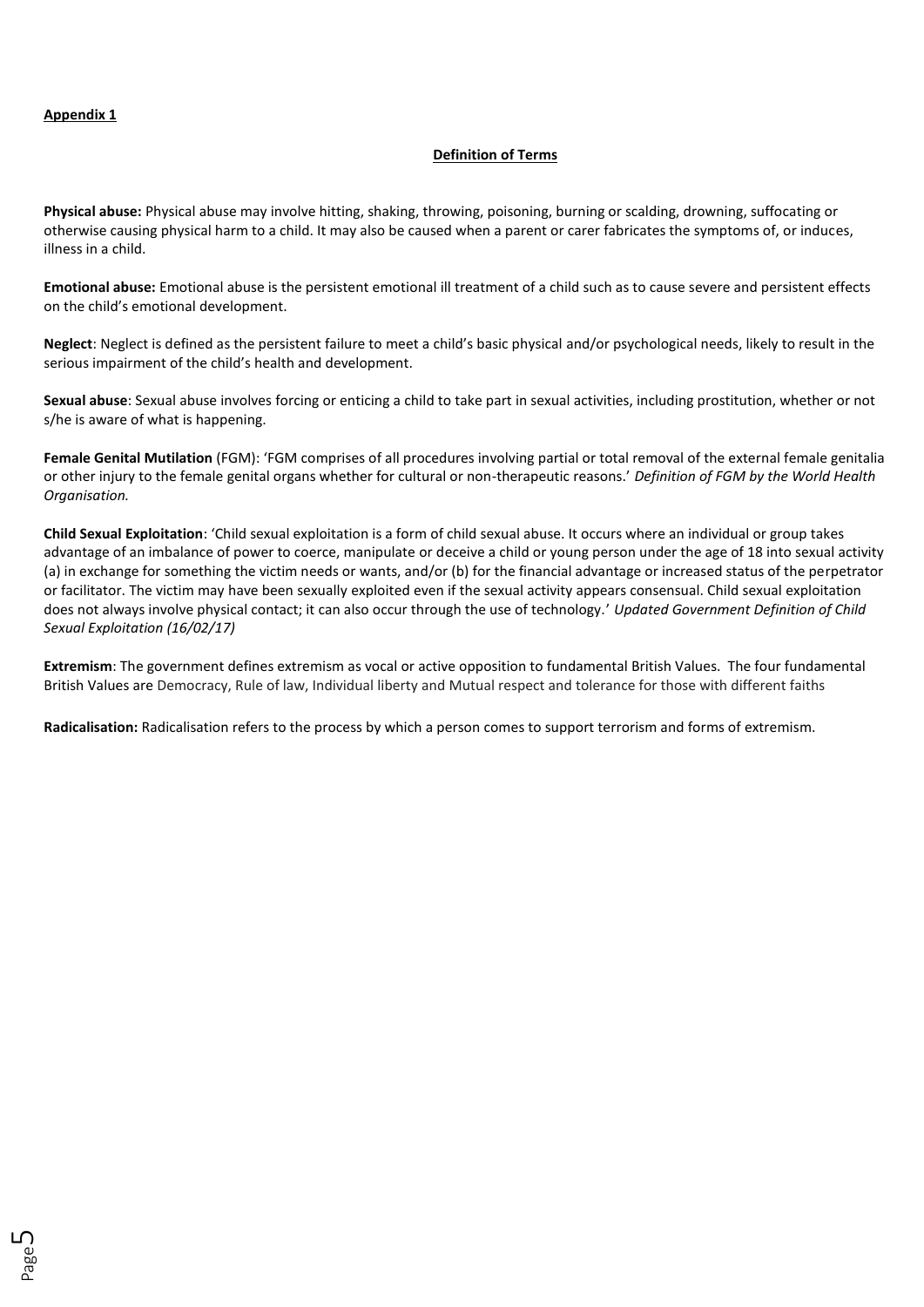# **Appendix 2**

### **Reference Request for non-parent volunteers**



#### **ORLEANS PRIMARY SCHOOL Volunteer Reference Request Form**

Your co-operation in completing this reference form would be appreciated. Please note that the information you provide is subject to the Data Protection Act.

### *The School is committed to safeguarding and promoting the welfare of children and young people and expects all its staff and volunteers to share in this commitment.*

Candidate Name:

Application for the post of:

| Are you able to recommend this candidate for a volunteer role at our school without any reservations? If your answer is |  |
|-------------------------------------------------------------------------------------------------------------------------|--|
| no, please explain you reservations.                                                                                    |  |

This volunteering role involves working with children.

 $\mathbf{L}$ 

Do you know of ANY reason why this applicant may not be suitable to work with children or young people:

 $Y_{\text{es}}$  No

If Yes, please provide details: